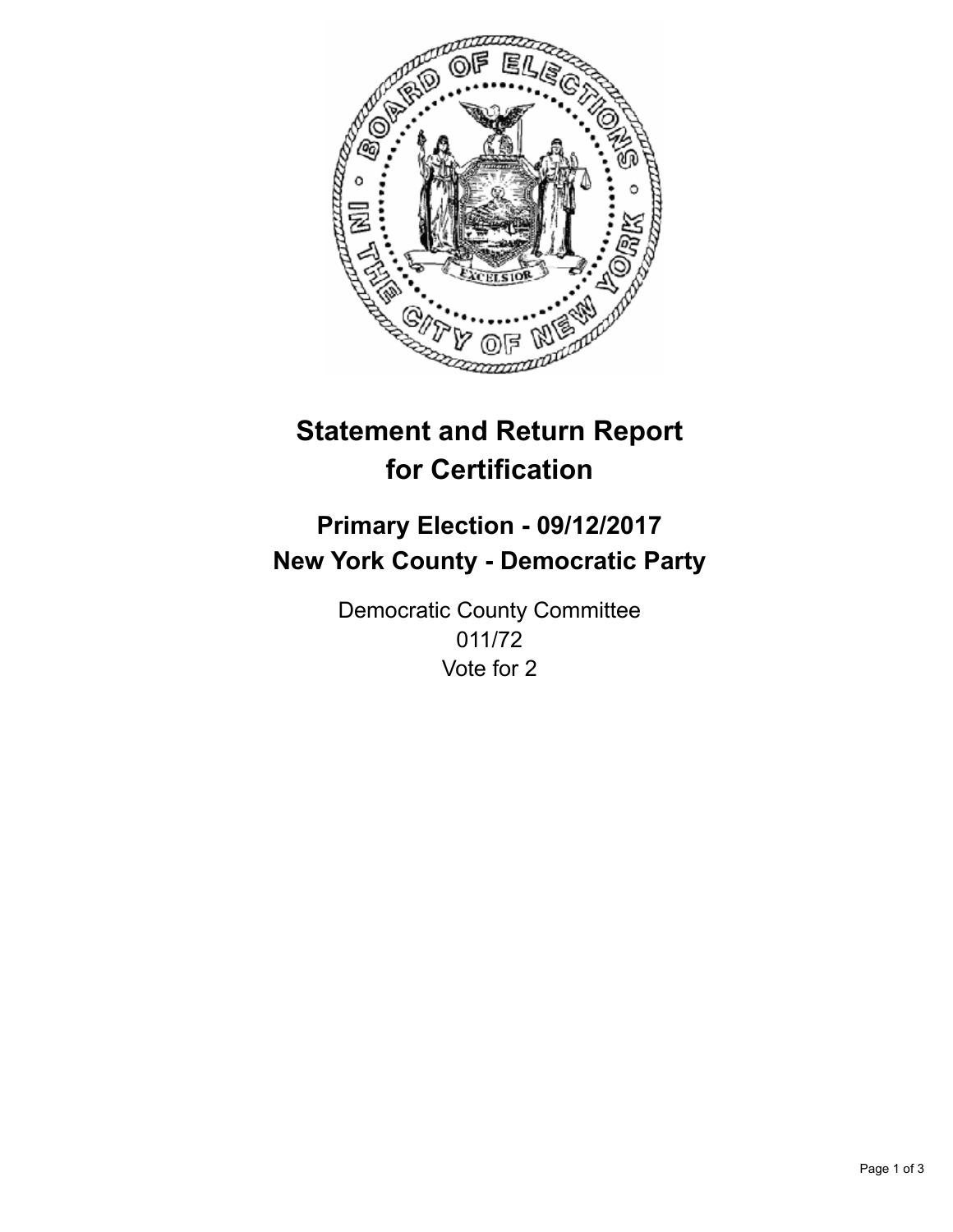

## **Assembly District 72**

| <b>PUBLIC COUNTER</b>                                    | 47 |
|----------------------------------------------------------|----|
| <b>MANUALLY COUNTED EMERGENCY</b>                        | 0  |
| <b>ABSENTEE / MILITARY</b>                               |    |
| <b>AFFIDAVIT</b>                                         | 0  |
| <b>Total Ballots</b>                                     | 48 |
| Less - Inapplicable Federal/Special Presidential Ballots | 0  |
| <b>Total Applicable Ballots</b>                          | 48 |
| ELIZABETH PEPIN                                          | 14 |
| <b>DIANA POLANCO</b>                                     | 14 |
| <b>DANIEL RECIO</b>                                      | 9  |
| <b>Total Votes</b>                                       | 37 |
| Unrecorded                                               | 59 |